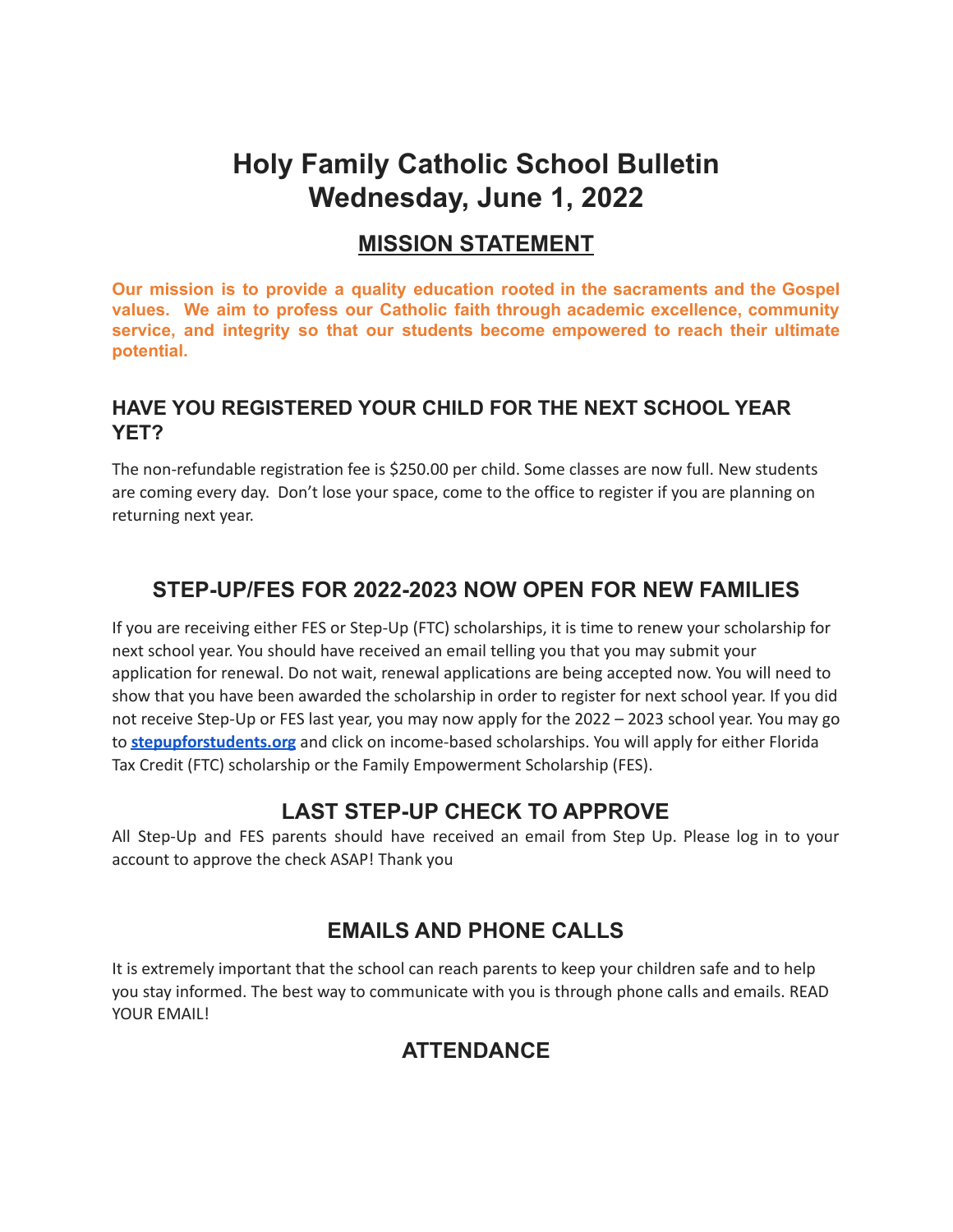Children must come to school every day and on time. We notice that many students are reporting to school late, and the parents drop them in the parking lot to go to class. It is extremely important for our students' safety that parents escort their children to the office to sign them in.

#### **STEPPING-UP CEREMONY FOR PRE-K AND K**

The students in PS3, Pre-K and K will have a Moving Up Ceremony on Monday, June 6, 2022, at 9:30 a.m. in the church. All parents are invited to be part of this celebration. Please mark your calendar and plan on joining us for the celebration of our little ones' accomplishment.

#### **EIGHTH GRADE PROMOTIONAL EXERCISE**

The 8<sup>th</sup> grade students will have their promotional exercise ceremony on Tuesday, June 7<sup>th</sup> at 9:00 a.m. in the church. Immediately after the ceremony, there will be a special reception for graduates and their parents in the Parish Hall. Each graduate will have two tickets for the reception that will be held for only 60 guests (20 students and 40 parents). Congratulations, Class of 2022!

#### **SUMMER SCHOOL REGISTRATION**

Summer School will be held this year at **Holy Family Catholic School** from June 13 through June 30, 2022, Monday through Thursday from 8:00 am to 1:00 pm. Registered students must come in complete Uniform.

## **RECORDS RELEASE**

High Schools are requesting records and test scores. Whether you are going to a Catholic High School or applying for a Magnet Program, you will need copies of report cards, test scores, and principal's recommendation. Please be advised that all tuition accounts must be up to date before records can be released or sent to other schools.

#### **LOOKING AHEAD**

- June 6: Pre-school and VPK Stepping-Up Ceremony
- June 7: Graduation for the  $8<sup>th</sup>$  grade class 9:00 a.m. followed by Reception
- June 8: Last day of School for students, End of 4<sup>th</sup> Quarter (50 days)
- June 10: Report Cards
- June 13-30: Summer School

May God Bless you!

Nyce Daniel, Principal